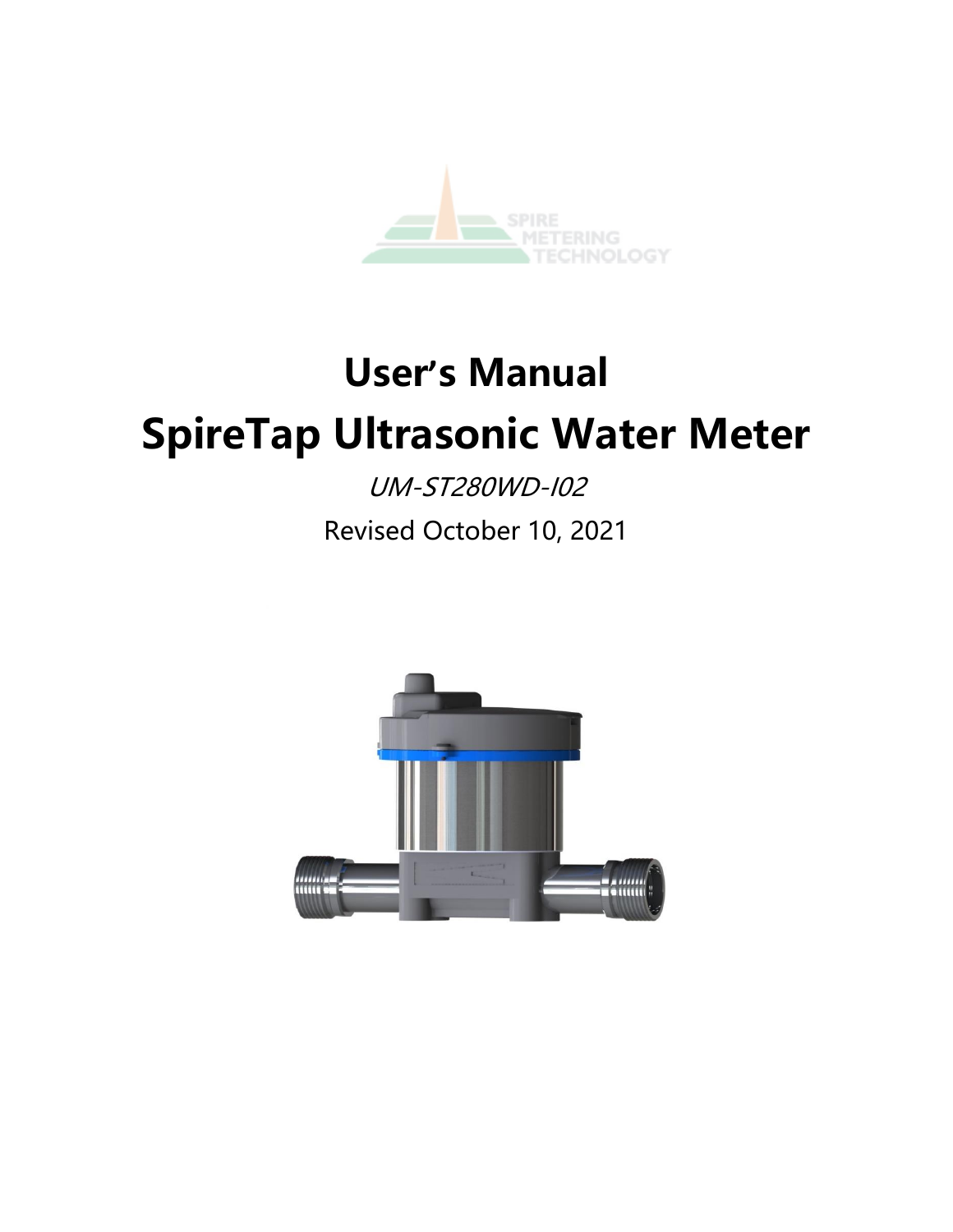## General Information

#### **Introduction**

The SpireTap ultrasonic water meter offers the most advanced water measurement in the market by using state-of-the-art ultrasonic flow measurement technology. The SpireTap water meter does not have moving parts to wear out, thus, it literally requires no maintenance. It is also very costeffective, especially in the long run. This means both commercial and residential installations can profit from the advantages of wear-free water measurement, such as precision, operating security, and long service life.

Manufactured to be rugged, the SpireTap meter has sensor bodies constructed of high-quality stainless-steel. Its performance has been fully tested by international labs and proven to exceed the AWWA C715 standard. The SpireTap has NSF61-G lead-free approval, suitable for drinking water applications. It is also approved by the FCC and has PTCRB certification.

The meter is an AMI ready smart water meter. It may come with a serial port that can be connected to Spire's pulse module, encoder module or other interface modules, or it may come with a built-in Narrow Band Internet-of-Things (NB-IoT) wireless interface. If it features a NB-IoT built-in wireless interface, it will send the meter data to the cloud directly without any data collector, concentrator or repeater. Together with Spire's transformational cloud-based plarform, SpireCapture, Spire offers a unique metering data collection and management solution that makes the water consumption metering, utility revenue collection, water system monitoring and assets management easy and economical.

The SpireTap meter is an ideal solution for water metering applications where conventional water meters fail due to harsh environments, solids in the water, high maintenance, magnetic vandalization, or failed leakage detection.

### **General Safety**

Before installing your new SpireTap please consider the following:

- Read this instruction guide carefully and follow the factory directions.
- Injury or damage may occur if the user doesn't read and understand this installation guide.
- Consider handling and lifting instructions to avoid damage.
- Never hold and transport the meter by the electronics housing, but instead only by the threaded joint.
- Assembling and dismantling should be performed only when there is no pressure in the pipe
- Beware of sharp edges.
- After installation, the tightness must be verified by pressurizing with cold water.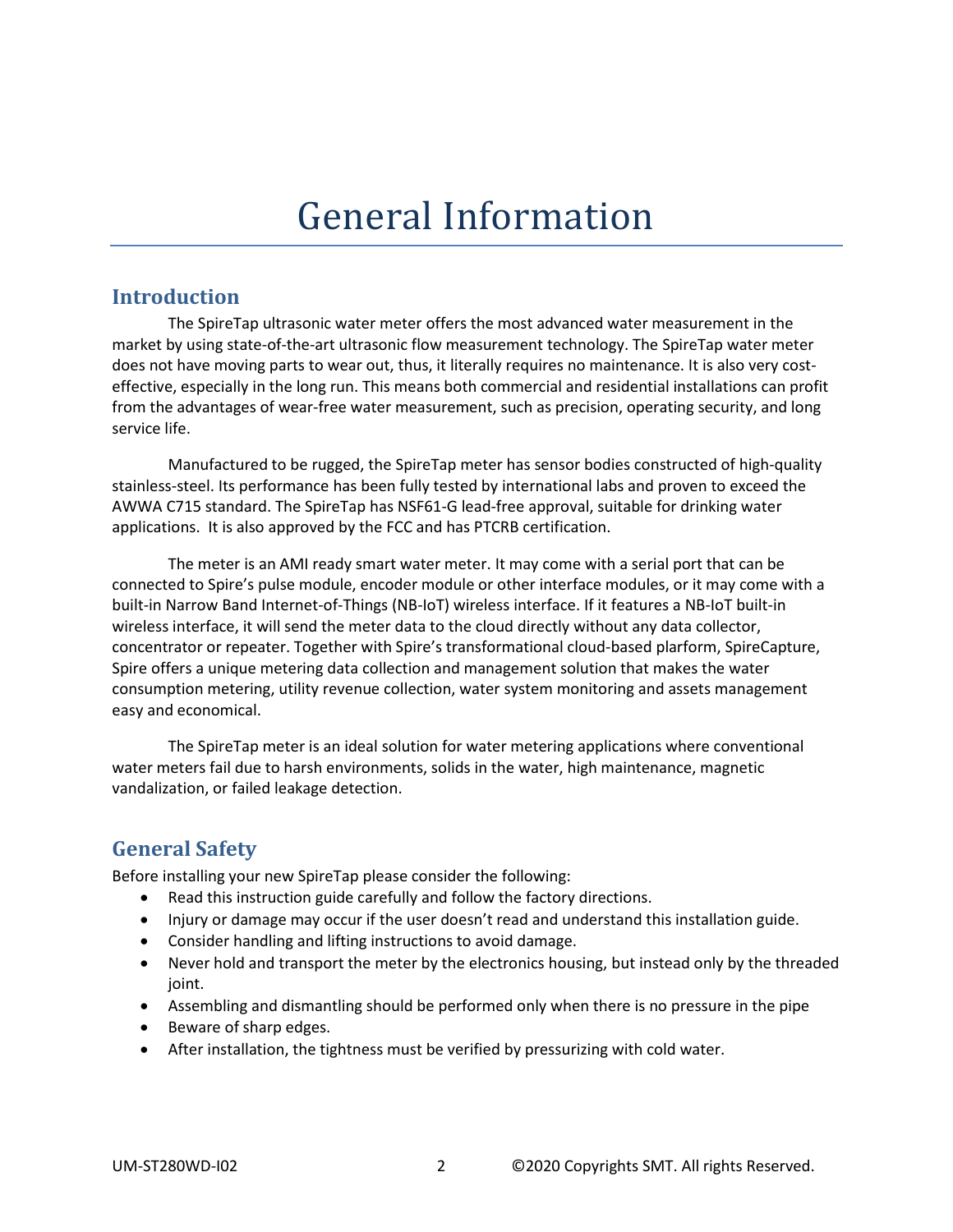- Use the meter only under the specified operating conditions. When conducting the pressure test, make sure the pressure does not exceed 2.5MPa. Otherwise, dangers may arise and will void the warranty.
- The SpireTap water meter is not certified for use in hazardous environments. The local site safety codes and regulations must be observed.
- The SpireTap water meter contains Lithium batteries. Please check to see if they're working before using the water meter. The batteries must be recycled or disposed of properly.

#### **Unpacking and package contents**

Your new SpireTap meter has been fully tested and calibrated. After careful unpacking please inspect the meter for shipping damage. You should also have the following:

- The SpireTap meter (flow cell body and the integral electronic display).
- The installation Guide (for large order, one copy per container)
- Certificate of calibration (for large order, one copy per container)

#### **Product Identification**

The SpireTap ultrasonic water meter is made according to AWWA C715 standard. It has a stainless-steel main casing. The casing spuds for meter sizes from  $\frac{y}{z}$  to 1  $\frac{y}{z}$  have external straight threads (NPSM) and those for 1 ½" and 2" have oval type flange connections.

#### **Non-return valve**

The SpireTap water meter may or may not come with non-return valve. If you do not have non-return valves, please stop here and order the non-return valves.

You may order the non-return valves from third-party suppliers. You may also order them from us by sending email to [sales@spiremt.com](mailto:sales@spiremt.com) or calling us at +1 978 263 7100. Please specify the sizes of the meters that the non-return valves are for when you place the order.

**It is highly recommended to install a non-return valve** downstream of the water meter. This is particularly important for meter sizes of  $1\frac{1}{2}$  and smaller. Those small size meters are commonly installed in branch pipelines which are connected to a main water pipeline, such as the case in an apartment building. The flow in the main pipeline will cause the pressure in the branch pipelines to fluctuate, thus, cause the water in the branch pipelines to move back and forth even the valve in the branch pipeline is closed. Therefore, the water meter will count the flow even though the tenant's valve is closed. A non-return valve installed downstream of the meter will solve this problem.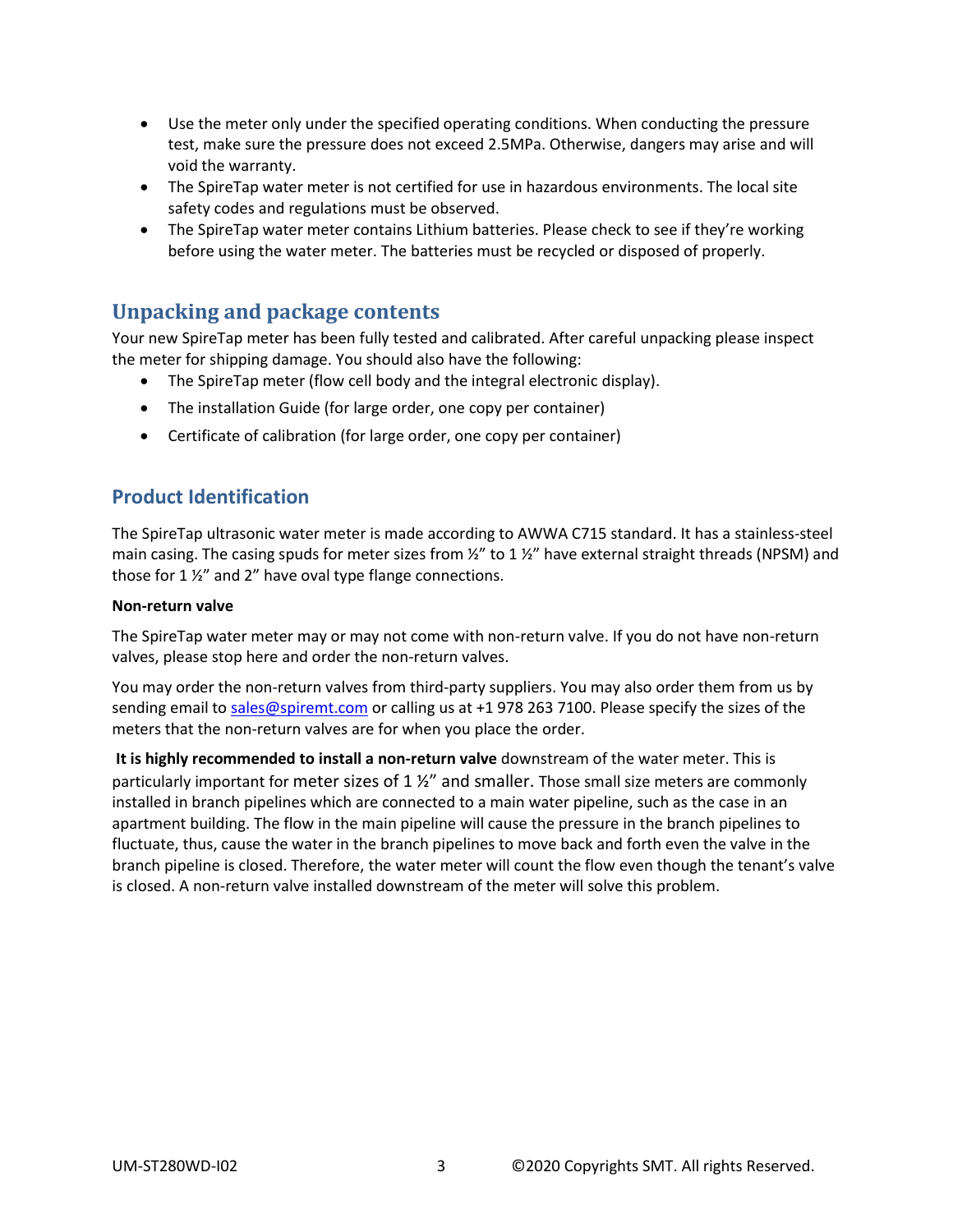## **Operation**

## **Built-in Battery**

The instrument uses a built-in Lithium battery, which is long-lasting battery with up to 10 years of operating time under standard condition.

**Due to transport regulations, the battery might be deactivated by an insulating strip, which must be removed completely in order to activate the meter.** If a replacement battery is needed, please contact your representative or Spire Metering. If the meter needs to be sent by air freight, then the battery will be removed prior to shipping.

For safety precautions, the batteries should not be opened, come into contact with water, or be exposed to temperatures above 80 °C (176°F). Batteries should be disposed of at proper collection centers.

## **Powering On**

First, make sure to activate the battery and that the display will turn on. If the meter LCD is on, the meter is active already and no further action is needed. Generally, there should be no error messages, and the water meter will cycle between the total volume and the flow rate.

The flow measurement program will always operate in the background of the user interface. This means that the flow measurement will keep running regardless of any user window browsing or viewing.

Once it is turned on, the SpireTap meter will keep on running until its battery runs out. There is no need to turn off the device when not in use; the display will turn off by itself to save the battery.

## **Wireless Activation**

The SpireTap of model ST-280W-WD-x-B comes with a built-in NB-IoT wireless module. As the main meter, the wireless module is also powered by the built-in battery. In order to save battery as well as to comply with transportation regulations, the wireless interface of the meter might be deactivated in the factory before shipping. Therefore, after installing the meter and before putting the meter in service, you shall active the wireless interface by using a factory IR tool and a PC software. An alternative is to wait for the water consumption to be more than the 0.5m3, above which the meter will automatically active the NB-IoT wireless.

As soon as the meter wireless is activated, the meter will try to connect with the nearby cellular station which offers the NB service. When the connection is established, the meter is ready to send data to the cloud through the NB cellular network.

The NB-IoT wireless interface has an eSIM card that has been provided by the NB service provider. The eSIM card has been programmed in the factory and no further programming is needed.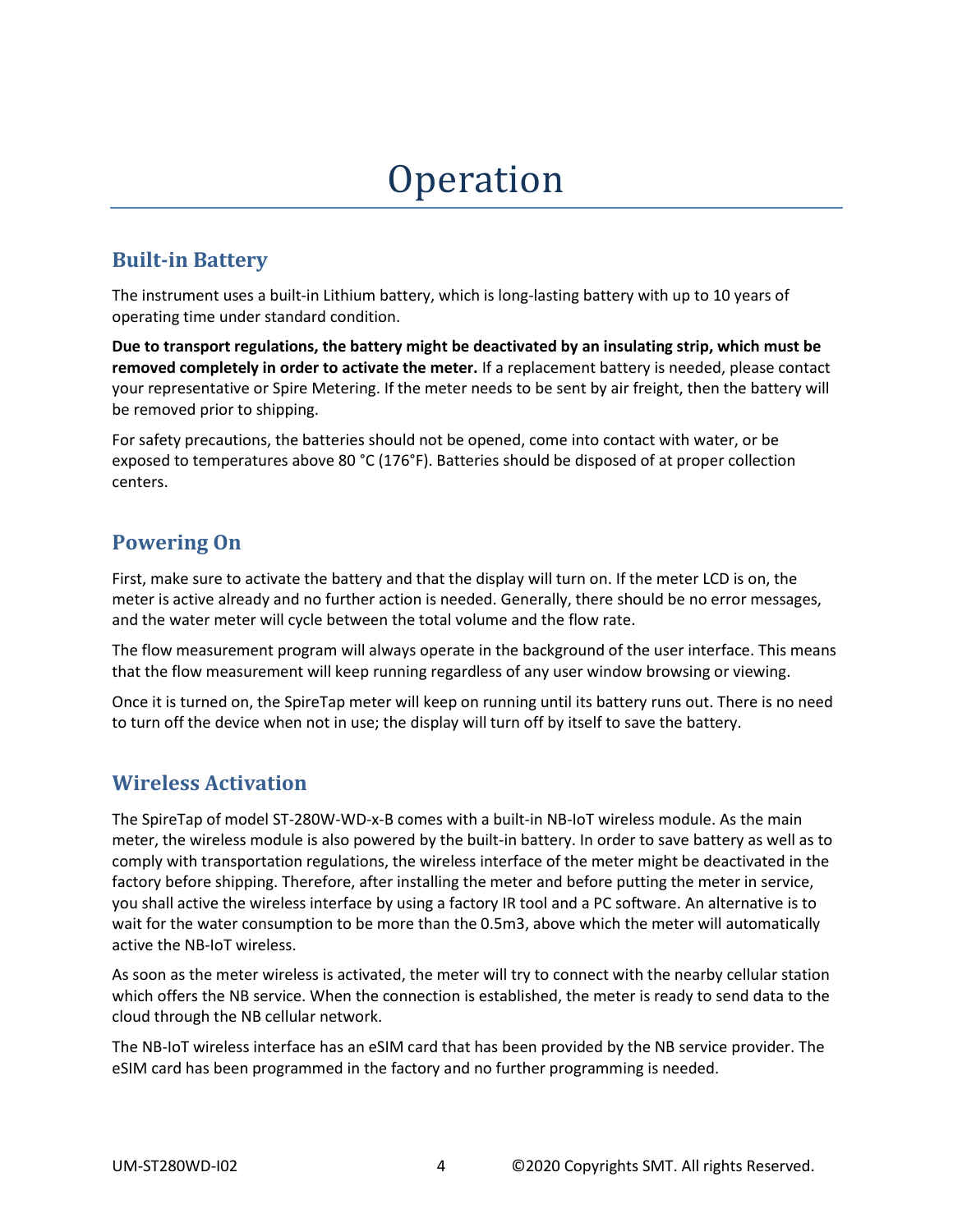The ST-280W-WD-x-B transmits the meter data to the cloud SpireCapture platform once per day. With special request at order, it may be programmed to transmit the data twice a day.

For information on SpireCapture platform, please contact support@spiremt.com.

#### **Menu Windows**

The SpireTap meter has a big LCD display. Under normal operation, it shows the flow total and flow rate circularly. If there is an alarm, the status menu which has the alarm code will be displayed as well. Below is the LCD display drawing. The top row symbols are for alarms. They are displayed only when the alarm is triggered.





In case there is a need to display more meter information, one can use factory IR tool to switch the

display content. The following parameters can be displayed with the aid of the IR tool: Date and Time Meter Serial Number Meter Version Number Flow total in high resolution (for calibration only)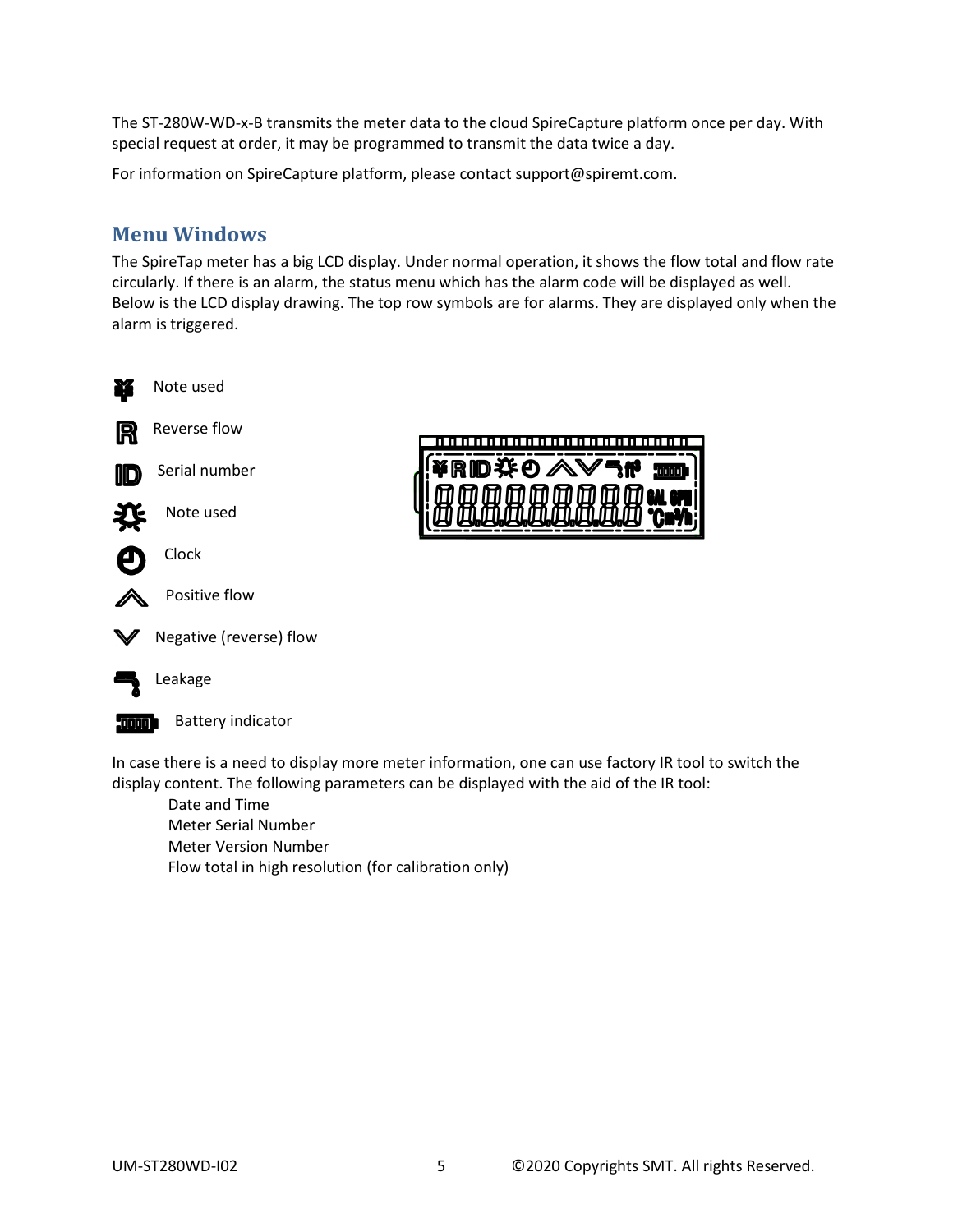## Installation

### **Site Selection**

Find a suitable location for connecting the flow cell (the "tube" part of the device where water flows through) to the pipeline.

- Do not install the meter within 0.5m of an AC power line or a high-frequency radiation source.
- It is highly recommended to have a 5D straight pipe run upstream and 2D straight pipe run downstream, where D stands for pipe diameter.
- When two or more water meters are installed closely, make sure they are distanced by 5D or more.
- Do not install where back flow or pressure fluctuations may occur. An alternative is to install a non-return valve to prevent the backflow. If the meter comes with a non-return valve preinstalled, you are all set and there is no need to install an additional one. If the meter does not come with a non-return valve, you need to install a non-return valve on the downstream of the meter in order to prevent backflow or pressure fluctuations. We do offer easy-to-install insertion non-return valve. Please consult us for more information.
- When using a wrench, hold the metal part of the sensor.
- When connecting to a pipe line, use an O-ring for the sealing. Make sure the O-ring is centered at the joining point. Otherwise, it could generate flow disturbance, thus degrade the meter accuracy
- The meter sensor can be installed vertically or horizontally: When it is installed vertically, make sure the flow goes upward When it is installed horizontally, the flow-cell should be installed in a way so that the display faces upward and the two ultrasonic transducers on the horizontal plane.
- **If the meter comes with NB-IoT wireless, please make sure the meter installation location can receive celluar signal.** You may put your cell phone to that location and check if you get at least one bar signal. If not, please find a difference location to install!

Please refer to the following diagrams for correct installation and handling.



**Correct installation of meter on U-configuration**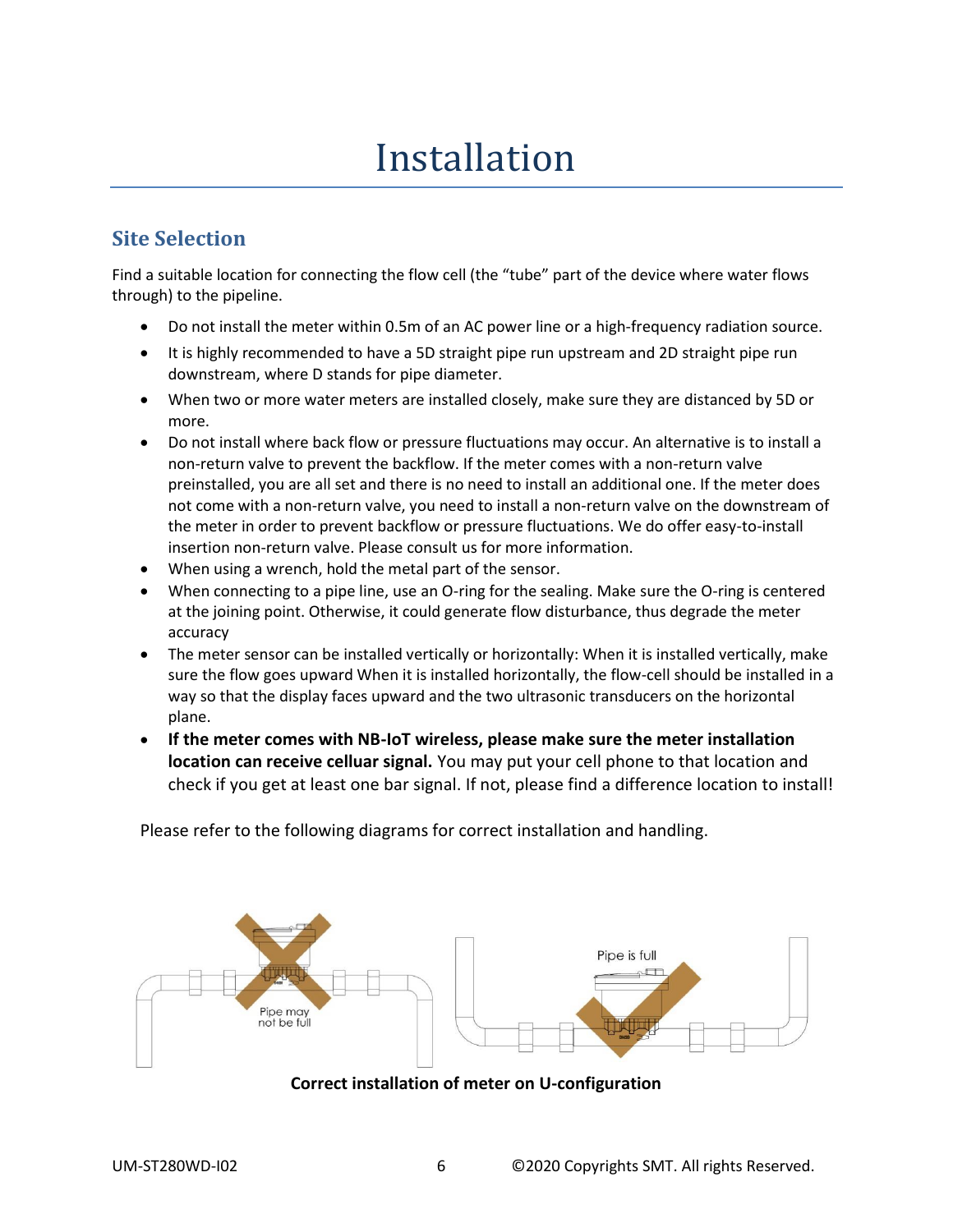

**For proper and accurate reading, flow should go against gravity**



**Handle the metal of the meter during installation**

### **Meter Installation**

The water meter body should be completely full at all times for proper flow measurements. When this is not the case, there will be a loss of signal and the meter will not measure. The signal will be restored as soon as the pipe is full again.

To make sure the pipe is full of water and to avoid measuring errors and malfunctioning of the flow meter due to air or an empty pipe, please observe the following precautions: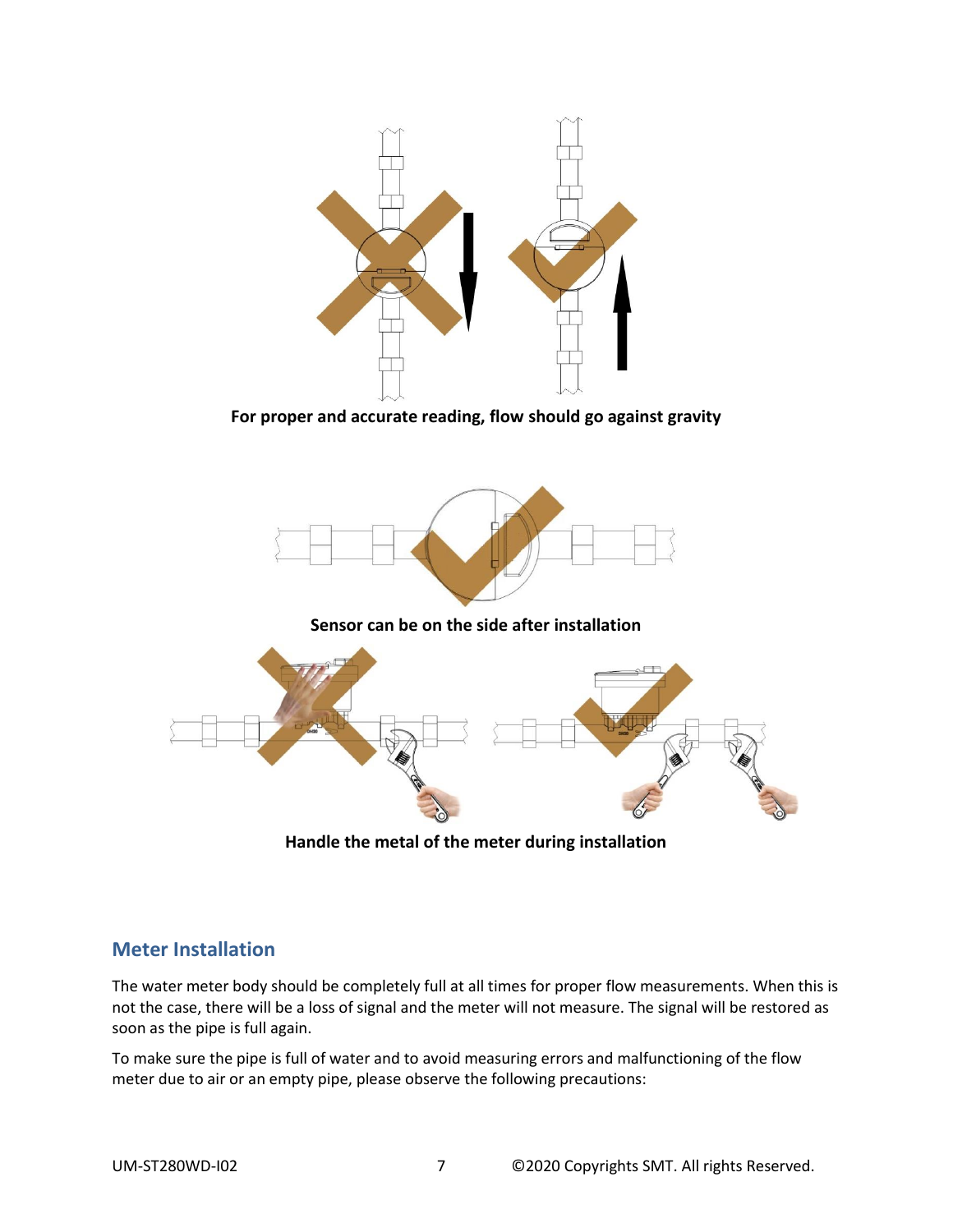- Installation of the flow meter should be at the lowest point of the system, if possible. Air pockets will build up at the highest point of a system.
- If possible, maintain positive back pressure in meter outlet piping.
- For vertical pipe, make sure the flow goes upward. If not, make sure there is back pressure so the water inside of the pipe will be full.
- In order to avoid cavitation, always install control valves downstream of the flow meter and never install the flow meter on a pump suction side.
- After completing the installation, open the valves in full to flush out the debris and air in the water meter.

#### **FLOW DIRECTION:**

**The SpireTap is calibrated for one directional measurement. Note the indicating arrow for forward flow.** Even though the meter can be used to measure the reverse flow when there is no non-return valve installed, the accuracy for reverse flow measurement is not guaranteed.

Spire recommends keeping the lid closed in case of direct sunlight exposure. However, no direct damage will occur while the lid is open temporarily.

Do not expose the meter to excessive vibration. To prevent this from occurring, support the connection pipe spools on both ends of the water meter.

#### **Operations Check**

- After the installation is complete, the air in the pipe has to be purged out completely.
- Make sure the pressure in the system is normal.
- Use meter only under the specified operating conditions. Make sure flow rate range is proper for the pipe.
- Turn on valve or faucet and let water flow through the meter for one minute. You should see the display of the meter showing flow total and flow rate alternatively.
- **Important: The pipe must be full of liquids during operation!**

#### **Recording**

- For recording purpose, please take a picture of the meter to show the meter and installation site
- Write down the meter SN#, an 8 digits number printed on the meter, and the location, such as building# and apartment#
- Upload those information to the server if you have an app installed on your phone. Or email the information t[o support@spiremt.com](mailto:support@spiremt.com) together with your account information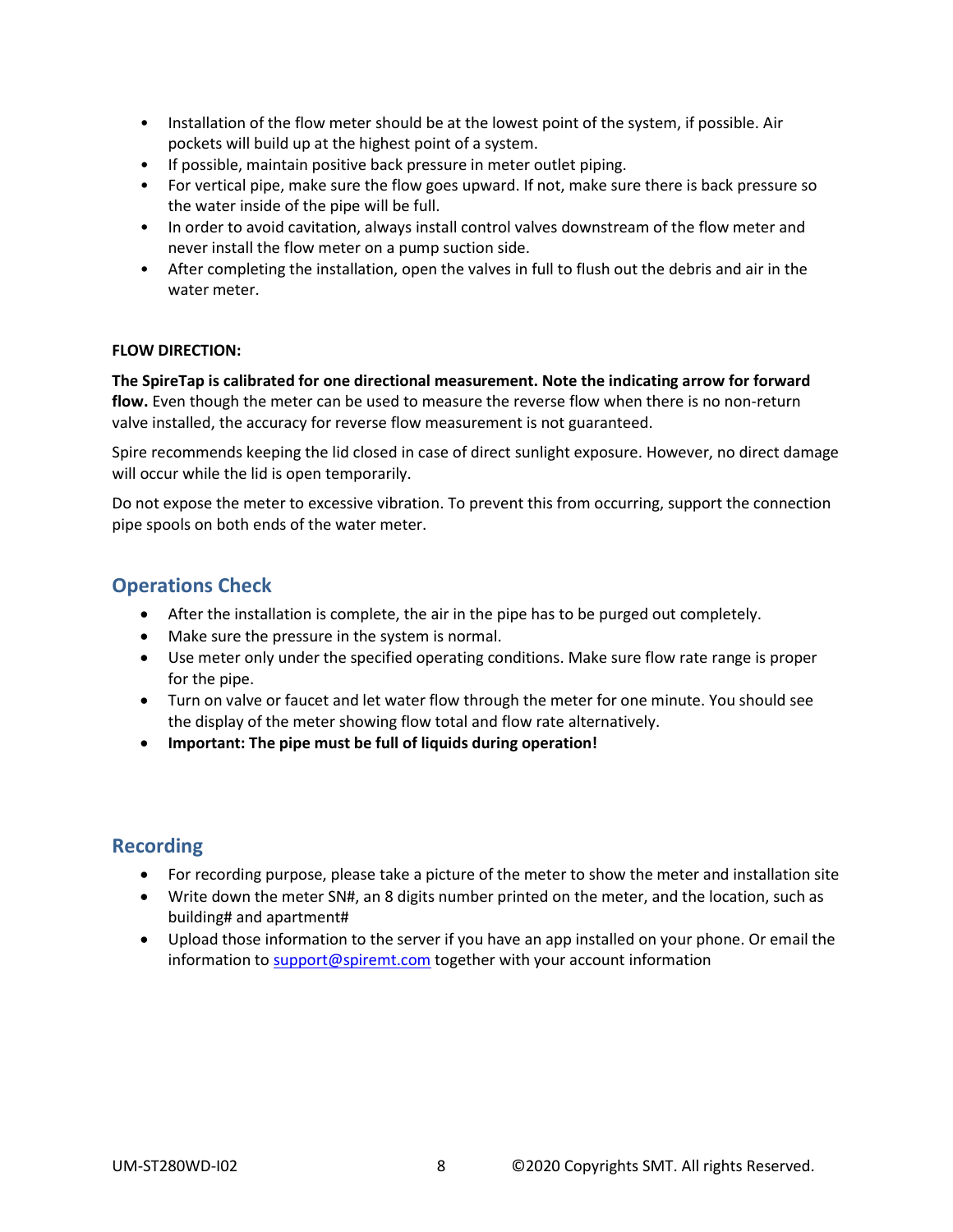## Troubleshooting

When there is an error or an alarm, the LCD will display the status menu. There are 8 numbers in this menu which represent different error/alarm code.

### **Startup Errors**

When powered on, the SpireTap meter automatically starts the self-diagnosis process to see if there are any hardware or software problems. If a problem is identified, an error message will be displayed. **There are 8 numbers in this menu which represent different error/alarm code.** The following are the possible error messages, the corresponding causes, and their solutions:

#### **Empty pipe:**



If this error is displayed, it means there is no water flowing through the water meter. Check the pipe's water supply and try to get it so that the pipe is full of water.

#### **Hardware failure:**

If this error is displayed, it means that there is hardware problem.

**Over flow:**

If this error is displayed, it means that the flow is over the upper threshold. It could be an indication of pipe burst.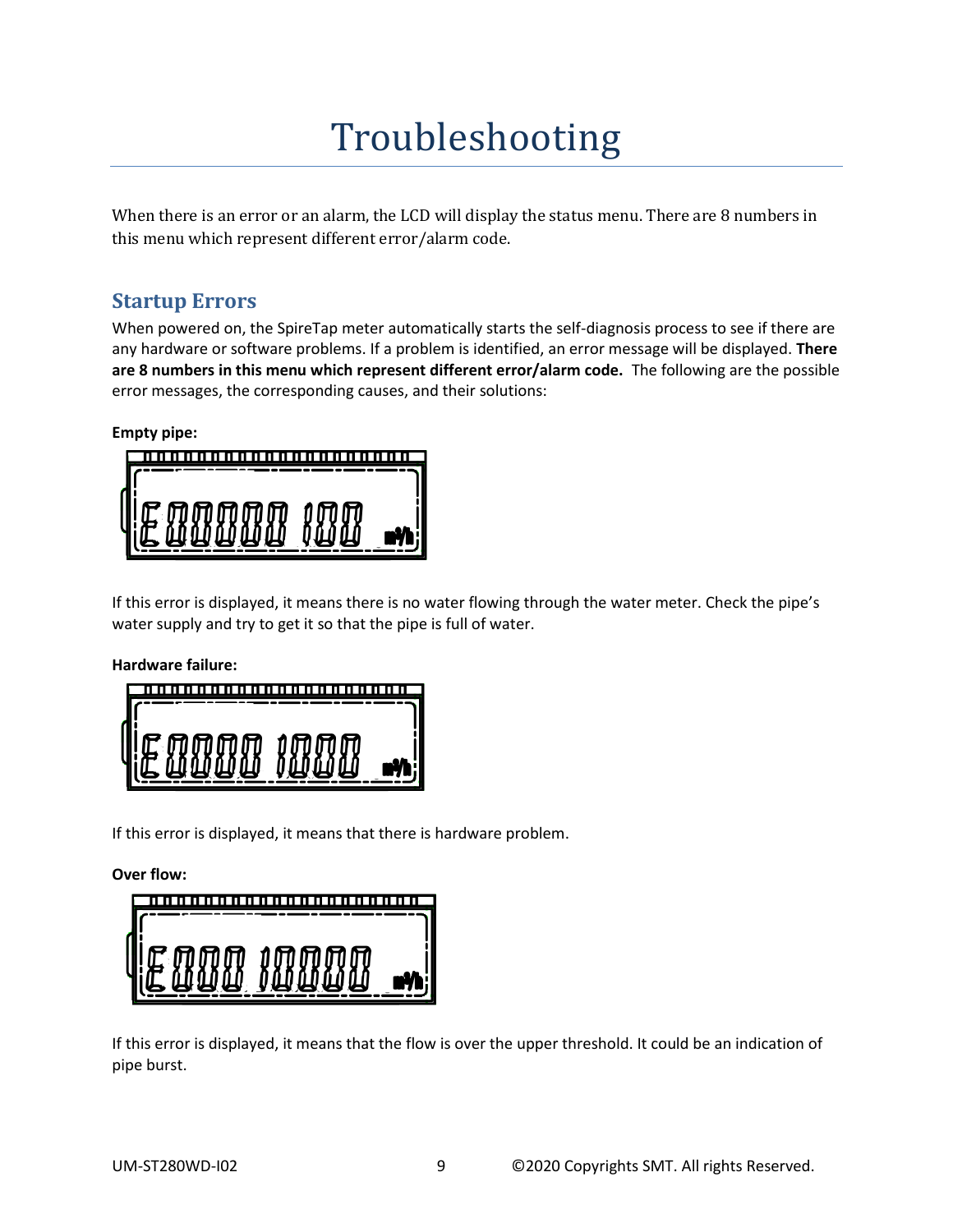**Battery flow:**



If this error is displayed, it means that the battery is low.

**Leakage:**



If this error is displayed, it means that a water leakage is detected.



If this error is displayed, it means that the flow is reversed.

**Radio transmission:**

| <u> 1989 - 1989 - 1989 - 1989 - 1989 - 1989 - 1989 - 1989 - 1989 - 19</u> |  |
|---------------------------------------------------------------------------|--|
|                                                                           |  |
|                                                                           |  |
|                                                                           |  |
|                                                                           |  |

If R shows up on the top row, the meter wireless interface is transmitting data. The meter and wireless are both working properly.